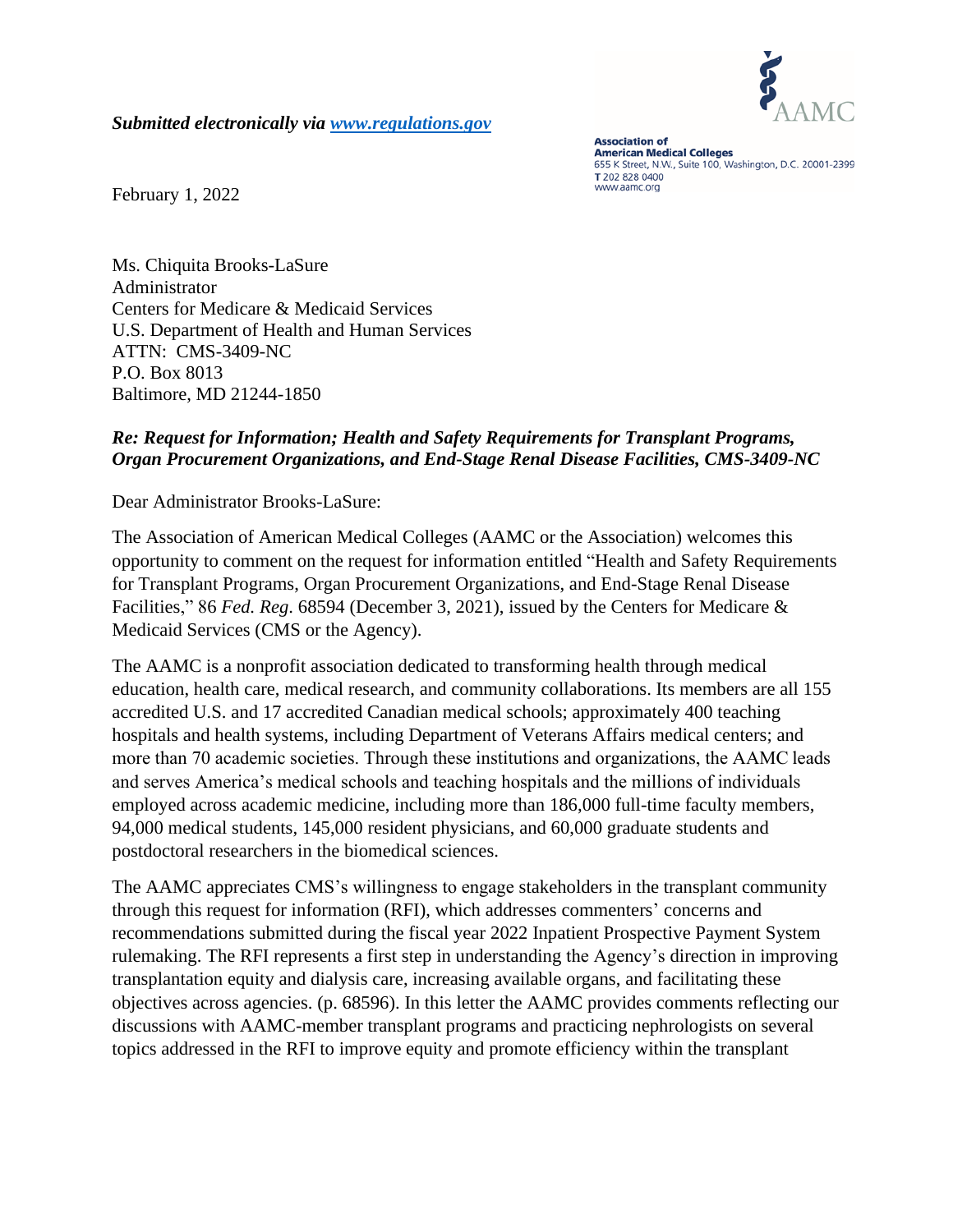system. More than 75% of AAMC members report offering transplant services for at least one type of organ in  $2020$ .<sup>1</sup>

Transplant hospitals are acutely aware of the shortage of available organs and attempt to transplant all usable organs, including suboptimal organs. Research to optimize all organs for transplantation has allowed organs once considered suboptimal and which would otherwise have been discarded to now be used for transplant. For example, programs now transplant Hepatitis C-positive organs and treat the patient post-transplant with a Hepatitis C drug that eradicates the virus from the organ.

CMS is also concerned about what it perceives to be a high organ discard rate. The reasons an organ may be refused are varied and align with accepted clinical rationales that are reported to the Organ Procurement and Transplantation Network (OPTN).<sup>2</sup> For example, at the time of offer, a patient may be sick, and physically unable to receive a transplant or the organ matching data is not available or results indicate that transplantation is contraindicated. On the other hand, there are instances where a patient is informed of an organ and the patient declines the offer. So, although an organ may not be suitable for one patient, it may be suitable for another. OPTN data shows that the median organ is offered seven times before being transplanted.<sup>3</sup> Reporting that an organ is refused without providing the context of clinical decision-making and the needs of the patient at the time an organ is offered can distort the number of discarded organs.

#### **TRANSPLANT RECIPIENT PATIENT RIGHTS**

CMS notes that the patient and living donor rights<sup>4</sup> do not currently require a transplant program or surgeon to notify a patient on the transplant waitlist that an organ has been offered to them. CMS suggests that increasing transparency between transplant programs and patients on the waitlist could prove beneficial in more patients accepting organs for transplant, pointing to studies showing that less than 16% of deceased donor kidneys are accepted without being declined at least once. To this end, the RFI requests comments on how transplant programs can facilitate greater communication and transparency with patients on the waitlist without causing undue delay or anxiety. (p. 68597).

<sup>&</sup>lt;sup>1</sup> AAMC Analysis of American Hospital Association (AHA) Annual Survey Database, FY 2020. Hospital counts reflect total number of hospitals in the database and excludes federal hospitals, long-term care hospitals, and specialty hospitals. Reflects AAMC membership as of January 2022.

<sup>&</sup>lt;sup>2</sup> OPTN, "Notice of Changes to OPTN Data Collection: Update to Refusal Codes" (2021). Available at: [https://optn.transplant.hrsa.gov/media/4695/update\\_to\\_refusal\\_codes\\_june\\_2021\\_policy\\_notice.pdf.](https://optn.transplant.hrsa.gov/media/4695/update_to_refusal_codes_june_2021_policy_notice.pdf)

<sup>&</sup>lt;sup>3</sup> OPTN Center Data: California. Available at: [https://optn.transplant.hrsa.gov/data/view-data-reports/center-data/#;](https://optn.transplant.hrsa.gov/data/view-data-reports/center-data/) CJASN, "Outcomes of Deceased Donor Kidney Offers to Patients at the Top of the Waiting List"

<sup>(2017), 12</sup> (8) 1311-1320. Available at:<https://cjasn.asnjournals.org/content/12/8/1311>  $4$  42 C.F.R. § 482.102. Available at: [https://www.law.cornell.edu/cfr/text/42/482.102.](https://www.law.cornell.edu/cfr/text/42/482.102)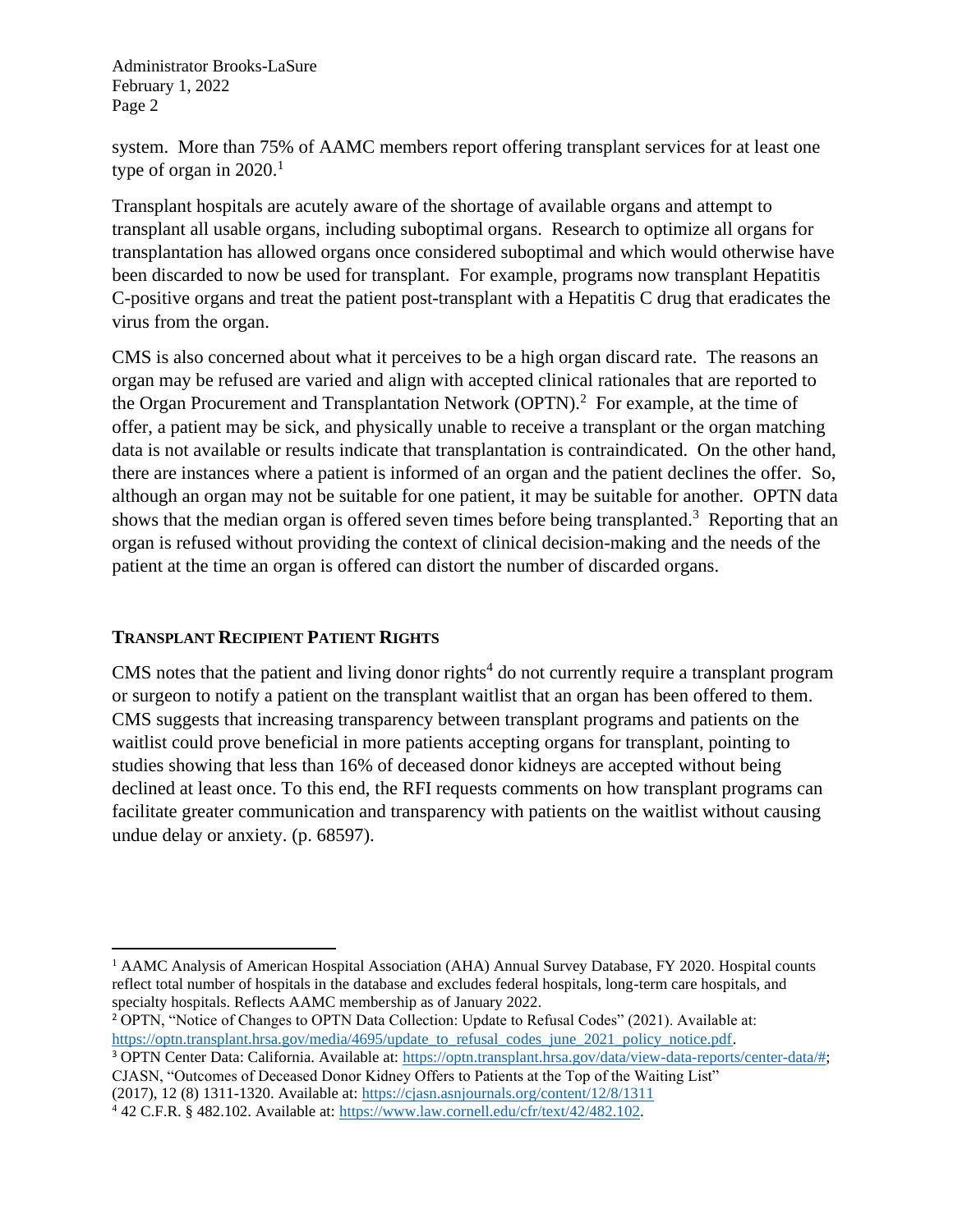## *Existing Transparency Requirements Balance Patients' and Transplant Programs' Needs*

The AAMC shares CMS's goal of providing appropriate information on available organs to potential transplant recipients. However, transplant programs believe that the current requirements provide a significant amount of information to patients that enable them to make informed decisions regarding their transplant options. The existing Conditions of Participation  $(CoPs)^5$  ensure that the patient is informed about the evaluation process, surgical procedure, potential risks, and alternative treatment options, as well as national and program-specific outcomes, and donor risk factors that include the complexity of the process and range of potential outcomes. Further, transplant programs provide patients with information, education, and support before, during, and after transplantation. Programs also seek patients' consent for them to be considered for suboptimal organs Patients are also encouraged to take advantage of other public and non-profit organizations offering informational resources to support patients throughout the process.<sup>6</sup>

In current practice, transplant programs already notify patients that an organ was offered but was not a suitable match. This information, however, is generally not provided to the patient at the time the organ is offered as these offers occur at all hours. When this happens, it allows organs to be released to other patients on the waitlist. The entire organ offer process could be substantially slowed to the detriment of other waitlisted patients and the system as a whole if additional requirements are implemented.

The patient to whom the organ was offered but could not be used because it was not a suitable match, may already be experiencing a sense of loss knowing that there are more patients needing transplants than there are available organs. This uncertainty can cause sadness and anxiety knowing that an organ may never become available. Adding a requirement to inform patients that an organ is available but unsuitable for them at the time of offer would likely increase anxiety, disappointment, and despair for patient and their families. We do not believe that informing a patient of each organ is prudent. The existing transplant program CoPs delicately balance patients' and families' needs with the transplant team's need to make complex and timely clinical decisions in recipients' best interests on a case-by-case basis.

#### *Additional Requirements May Cause Delays in Transplantation*

Additional requirements to notify potential recipients of each organ offered could also create delays in organ allocation since transplant programs must operate within limited decisionmaking windows. According to United Network for Organ Sharing (UNOS) data, the maximum time each organ can be preserved after being excised varies, 7 but certain types of organs have windows of less than 6 hours to transport and transplant. Additional requirements to notify a patient of each organ offer could result in increased rates of unused or discarded organs, which

<sup>5</sup> *Id.* 

<sup>6</sup> UNOS Transplant Living. Available at: [https://transplantliving.org/;](https://transplantliving.org/) Kidney Foundation Family and Patient Resources. Available at: [https://www.kidney.org/patients/resources.](https://www.kidney.org/patients/resources)

<sup>7</sup> OPTN: How Organ Allocation Works. Available at: [https://optn.transplant.hrsa.gov/patients/about](https://optn.transplant.hrsa.gov/patients/about-transplantation/how-organ-allocation-works/)[transplantation/how-organ-allocation-works/.](https://optn.transplant.hrsa.gov/patients/about-transplantation/how-organ-allocation-works/)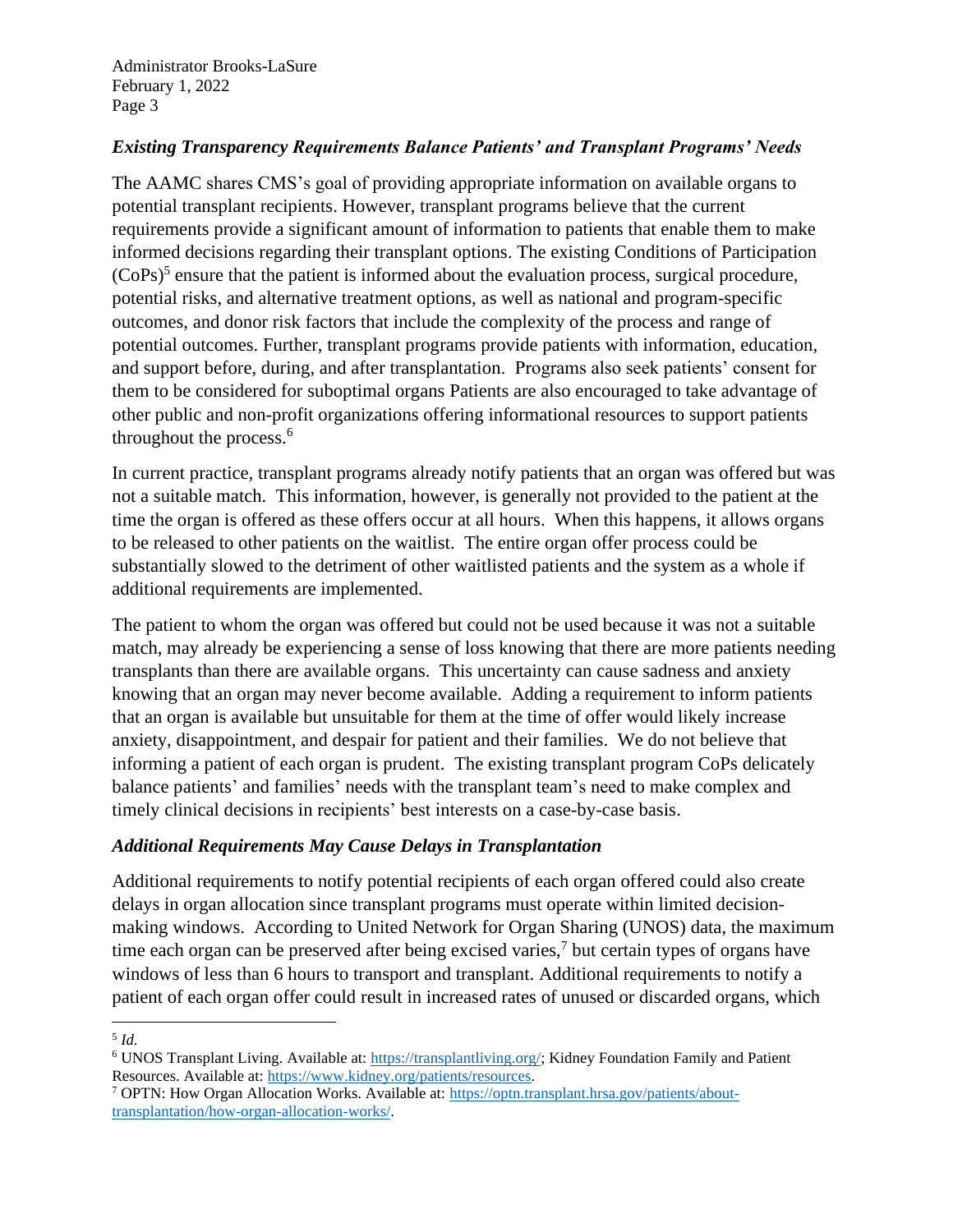the Agency seeks to lower. For example, in California there were 21 transplant centers that performed approximately 4,700 transplants in 2021 – averaging 223 transplants per center. Requiring transplant programs to inform patients of each offer would slow the organ procurement and transplant process dramatically.

#### **IMPROVING BOTH THE DONATION AND DISCARDED ORGAN RATES**

The RFI seeks comment on generally improving both the donation and discarded organ rates. CMS notes that in 2018 approximately 13% of organs recovered from deceased donors were discarded, and that transplant programs "must play an important role in reducing the organ discard rate" through utilizing "marginal" organs. CMS cites that many organs deemed "marginal" are later transplanted successfully into patients or are discarded despite having "similar or better quality characteristics to organs that are successfully transplanted elsewhere." To this end, CMS seeks feedback on potential changes to transplant programs and their CoPs to achieve this goal. (p. 68596-68597).

## *Transplant Centers Currently Use All Suitable Organs Whenever Possible*

AAMC members consistently stated that a transplant team's intent is to transplant an organ unless that organ is not suitable for the patient. The AAMC agrees that increasing the use of marginal organs will increase the supply of available organs, but we believe that the Agency's assertion does not fully account for the complex, clinical decision-making associated with each transplant decision as noted earlier. Many organs that are not transplanted have acceptable rationales for not being used.<sup>8</sup> OPTN data on refusal codes supports transplant programs' belief that the majority of organ refusals are due to factors outside the program's control: donor age or organ size, quality of the organ, failure to meet an organ's minimum acceptance criteria, and logistical issues such as transportation, inclement weather or inability to travel for procurement.<sup>9</sup> Although minimum acceptance criteria are institution-specific standards that programs use to define the clinical characteristics of organs they will accept for transplant, even these criteria are overseen, approved, and must be reported to the OPTN.<sup>10</sup>

Finally, transplant programs noted that requirements exist that penalize transplant programs for adverse transplant outcomes, while requirements for other facilities, such as Organ Procurement Organizations (OPOs), may incentivize the recovery of as many organs as possible, regardless of quality. These incentives may conflict with one another, as all recovered organs are not suitable for transplant. The AAMC recommends modifying or removing similar reporting requirements to minimize conflict.

<sup>9</sup> CJASN, "Outcomes of Deceased Donor Kidney Offers to Patients at the Top of the Waiting List" (2017). Available at[: https://cjasn.asnjournals.org/content/12/8/1311.](https://cjasn.asnjournals.org/content/12/8/1311)

<sup>8</sup> OPTN, "Notice of Changes to OPTN Data Collection: Update to Refusal Codes" (2021). Available at: [https://optn.transplant.hrsa.gov/media/4695/update\\_to\\_refusal\\_codes\\_june\\_2021\\_policy\\_notice.pdf.](https://optn.transplant.hrsa.gov/media/4695/update_to_refusal_codes_june_2021_policy_notice.pdf)

<sup>&</sup>lt;sup>10</sup> OPTN Policy 5.1. Available at: [https://optn.transplant.hrsa.gov/media/eavh5bf3/optn\\_policies.pdf](https://optn.transplant.hrsa.gov/media/eavh5bf3/optn_policies.pdf)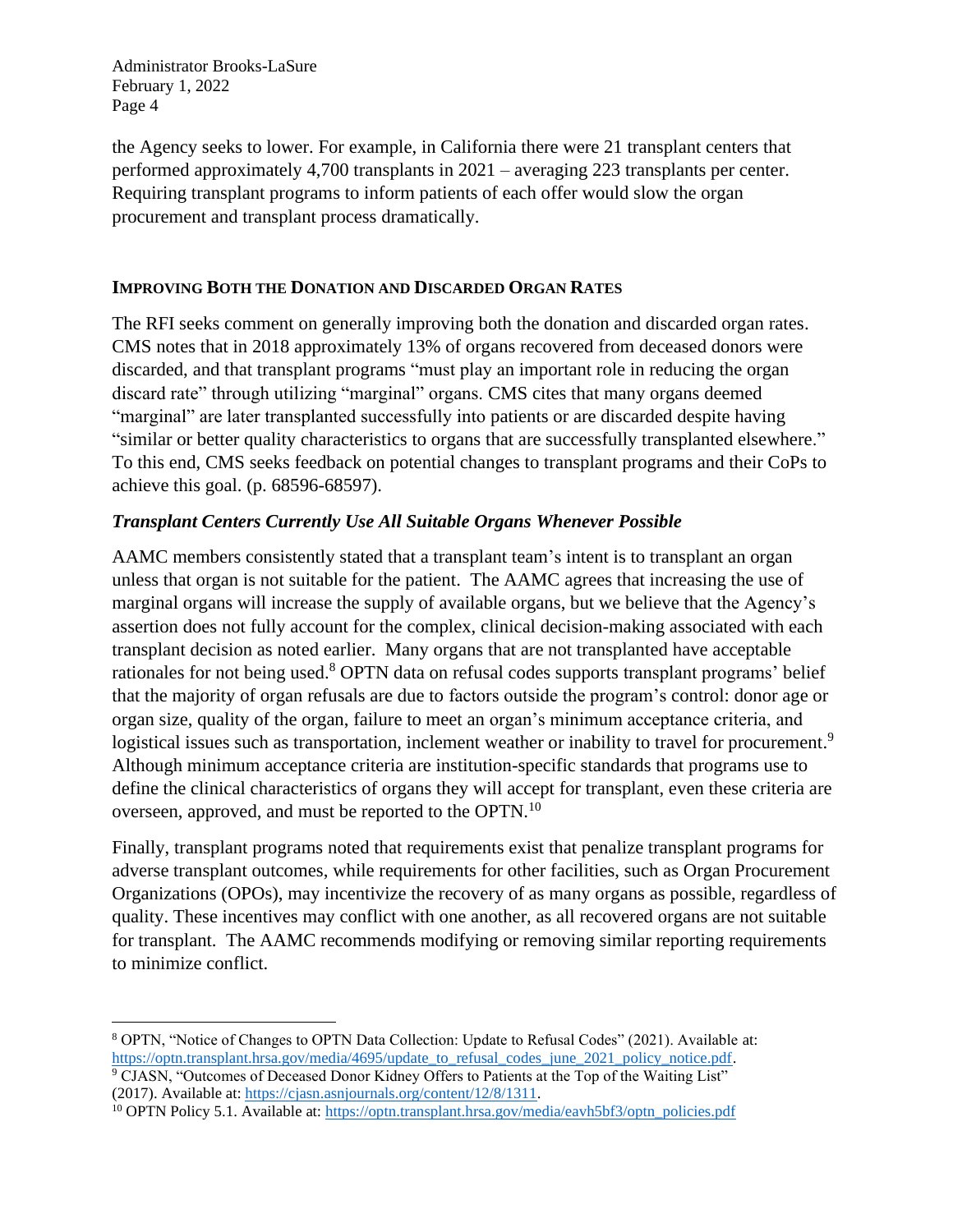## *Invest in Research and Technologies That Improve Transplant Outcomes*

Transplant programs feel that technological innovation in transplantation has expanded the ability to transplant suboptimal organs, but more could be done to improve the discarded organ rate and the number of transplanted organs. AAMC-member transplant programs reported that their OPTN-reported transplant rates continue to rise, and that the advent of several major innovations in transplant capabilities have increased the number of organs available for transplantation. Among these recent innovations is the ability for transplant programs to transplant Hepatitis-C infected kidneys into non-infected recipients,<sup>11</sup> increasing the number of kidneys available each year. Further, the use of ex vivo machine perfusion has expanded the donor pool, increased the range of donor hospitals, and offers extra time to determine an organ's health and performance before a transplant.<sup>12</sup> The AAMC recommends CMS consider policies that incentivize development and use of new and burgeoning innovations in the transplant field that can safely and reliably expand the donor pool and preserve the viability of organs.

## **IMPROVING DONATION RATES AND TRANSPLANT EQUITY THROUGH EARLY INTERVENTION AND EDUCATION**

The RFI requests feedback on the use of early intervention and education to improve equity in organ transplantation, increase the number of donated organs, and improve the rate of discarded organs. Additionally, feedback on how to establish trust with underserved communities about organ donation to improve equity across these areas is requested. (p. 68597-68599). The Agency also seeks feedback on kidney health and ways to provide education and outreach to patients about behaviors that affect the progression of Chronic Kidney Disease (CKD), promote health literacy for high-risk individuals in the prevention of CKD, and educate primary care providers to improve timely referrals to nephrologists. (p. 68599). CMS also requests information on patient barriers to home dialysis. (p. 68599).

# *Improve Education to Decrease the Prevalence of CKD in High-Risk Populations and Address Misinformation about Transplantation*

Education and early intervention can decrease the prevalence of CKD for at-risk patients. Practicing nephrologists noted that they commonly see CKD patients for the first time when the patient is experiencing acute kidney failure that often necessitates dialysis. Since these patients tend to have worse mortality outcomes compared to patients who receive earlier interventions, it is imperative that patients are timely referred to nephrologists before acute kidney failure.

<sup>&</sup>lt;sup>11</sup> CJASN, "Multicenter Study to Transplant Hepatitis C-Infected Kidneys (MYTHIC): An Open-Label Study of Combined Glecaprevir and Pibrentasvir to Treat Recipients of Transplanted Kidneys from Deceased Donors with Hepatitis C Virus Infection" (2020). Available at: [https://jasn.asnjournals.org/content/31/11/2678;](https://jasn.asnjournals.org/content/31/11/2678) Transplant Infectious Disease. "Hepatitis C-positive donor to negative recipient kidney transplantation: A real-world experience." Available at[: https://pubmed.ncbi.nlm.nih.gov/33259125/.](https://pubmed.ncbi.nlm.nih.gov/33259125/)

<sup>12</sup> Current Opinion in Organ Transplantation, "Ex-vivo machine perfusion for kidney preservation." (2018). Available at: [https://pubmed.ncbi.nlm.nih.gov/29697462/;](https://pubmed.ncbi.nlm.nih.gov/29697462/) Johns Hopkins Medicine, "Ex Vivo Perfusion." Available at: [https://www.hopkinsmedicine.org/transplant/programs/Ex-Vivo-Perfusion.html.](https://www.hopkinsmedicine.org/transplant/programs/Ex-Vivo-Perfusion.html)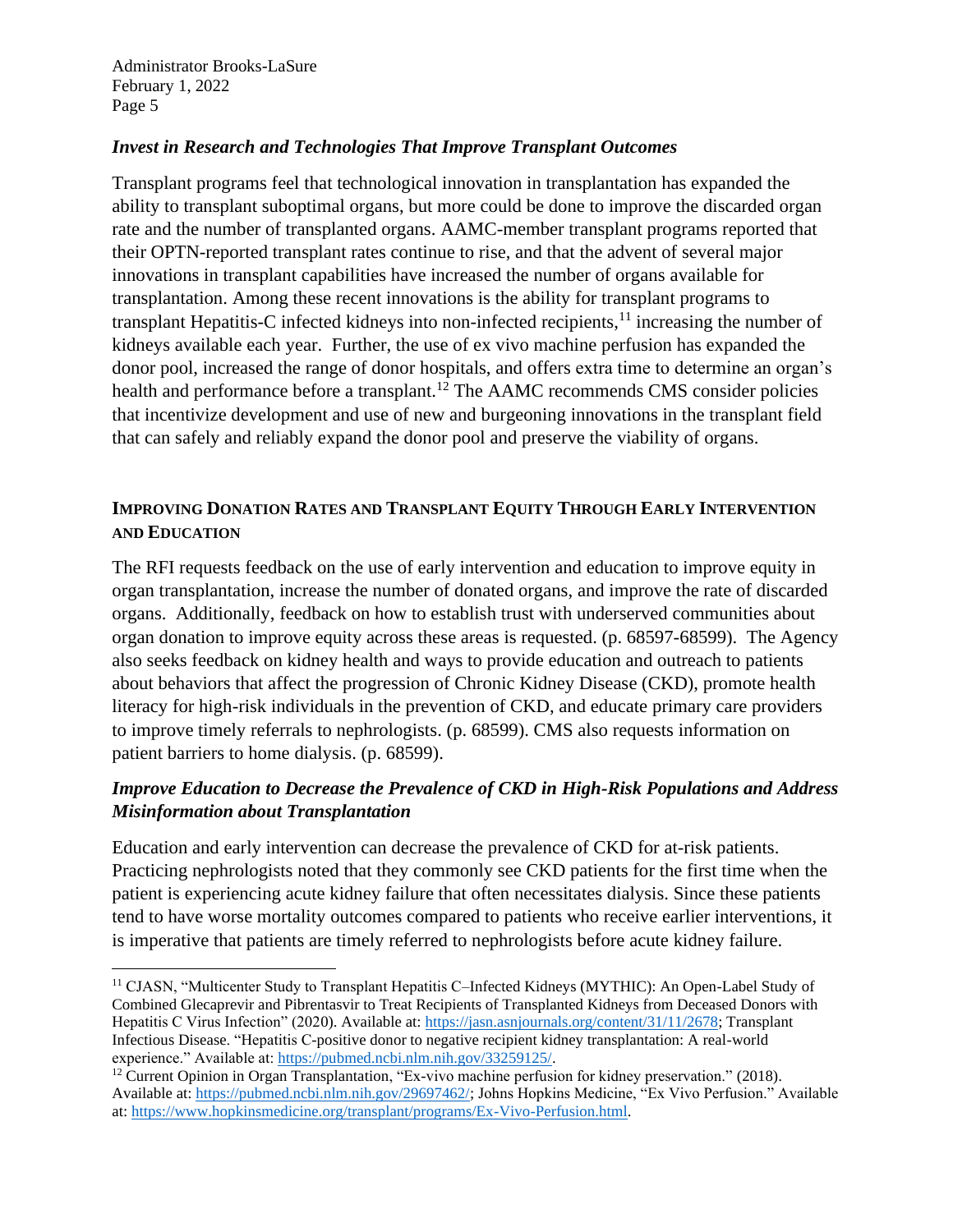Primary care providers should be encouraged to refer patients at-risk for CKD to nephrologists when the patient first begins to exhibit renal insufficiency. These referrals should not be subject to prior authorization by commercial insurance or Medicare, including Medicare Advantage plans.

Additionally, outreach efforts to communities at risk for higher prevalence of CKD about the signs and symptoms of CKD, the risk factors for CKD and the need to seek evaluation and treatment when first feeling ill will help to stem further progression of the disease and thereby decrease the need for dialysis and organ transplantation. AAMC-member transplant programs suggested exploring initiatives that promote primary care services, annual checkups, nutrition, and lifestyle programs to decrease the prevalence of CKD and other diseases that put patients at risk for end stage renal disease (ESRD) that requires a transplant.

AAMC-member transplant programs confirm that misinformation regarding transplantation remains a barrier to organ donation. Programs believe that prevention and early intervention are critical areas for improvement in health literacy and understanding transplant and treatment options. These efforts can work to clarify misconceptions related to transplantation and organ donation and establish trust between at-risk populations and the medical communities.

## *Address Barriers to Utilization of Home Dialysis in Some Communities*

CMS notes that patients have several available home dialysis modalities to treat ESRD, including home hemodialysis and peritoneal dialysis. However, CMS suggests that White patients disproportionately receive home hemodialysis compared to Black patients, who receive comparatively more in-center hemodialysis. (p. 68600). CMS seeks feedback on overcoming barriers to ensure that patients understand all available treatment options.

Under the ESRD Treatment Choices (ETC) Model, providers are required to inform beneficiaries with ESRD they may choose to receive dialysis in their home, giving them flexibility to adjust the hours and frequency of their treatment.<sup>13</sup> Additionally, CMS requires that ESRD facilities inform patients of all available dialysis treatment modalities, including home hemodialysis.<sup>14</sup>

However, home hemodialysis requires space for equipment, access to clean water, and increased electricity use that may be disproportionately difficult to afford or access in certain communities, creating equity issues.<sup>15</sup> These barriers may account for some of the discrepancy in use of home hemodialysis. Insurance coverage may also influence patient choices if certain home dialysis costs are greater in comparison to in-center dialysis. Ultimately, ensuring that patients can afford in-home hemodialysis, through insurance coverage or other means, may improve use of home hemodialysis in certain populations that currently have shied away from this option.

<sup>13</sup> End Stage Renal Disease Treatment Choices (ETC) Model. https://innovation.cms.gov/innovation-models/esrdtreatment-choices-model

<sup>14</sup> 42 CFR § 494.70. Available at: [https://www.law.cornell.edu/cfr/text/42/494.70.](https://www.law.cornell.edu/cfr/text/42/494.70)

<sup>&</sup>lt;sup>15</sup> Nephrology Dialysis Transplantation, "Patient and caregiver values, beliefs and experiences when considering home dialysis as a treatment option: a semi-structured interview study." (2016). Available at: [https://academic.oup.com/ndt/article/31/1/133/2460107.](https://academic.oup.com/ndt/article/31/1/133/2460107)